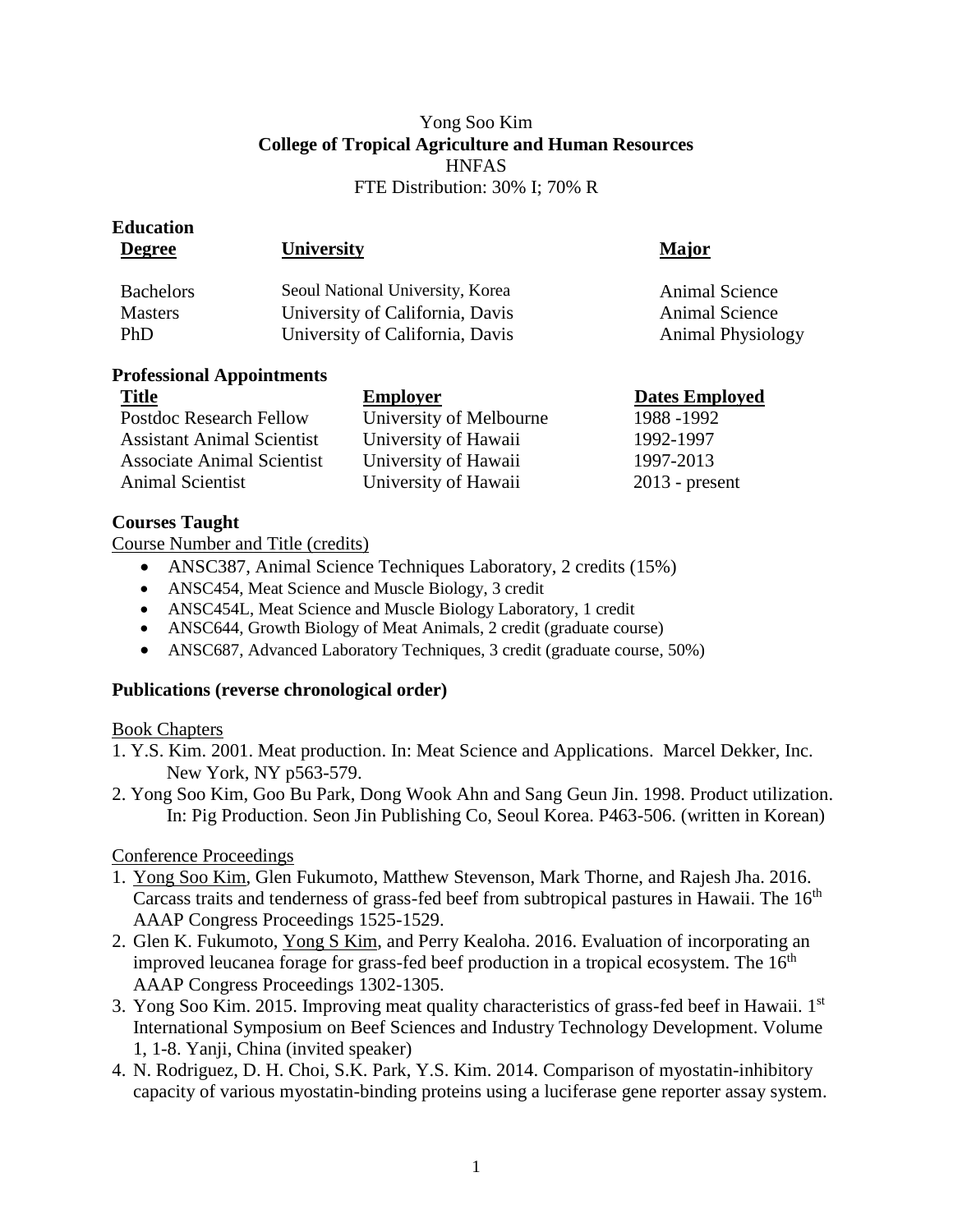The 16<sup>th</sup> AAAP Congress Proceedings Vol. II 2398-2401.

- 5. Yong Soo Kim and Glen K. Fukumoto. 2013. The 5<sup>th</sup> Korea-US International Joint Symposium Interdisciplinary Research for High Quality Beef Production. "Grass-fed beef in Hawaii: a review on carcass and meat quality characteristics.
- 6. Yong Soo Kim and Halina Zaleski. 2005. Proceedings of International Joint Symposium, "Current Trends and Issues in Animal Production"
- 7. Y. Liu, H. Ali, L. Xu, Z-D. Shi, S.D. Liang, Y.S. Kim. 2003. Cloning of Shitou Goose myostatin cDNA and construction of its recombinant protein vaccine. Advance on Animal Genetics and Breeding Researches in China. 495-500.
- 8. G.F. Fukumoto, Y.S. Kim, K.H. Kim and H.Ako. 1999. Carcass and meat quality characteristics of forage-based beef. In: Food for Health in the Pacific Rim. 3<sup>rd</sup> International Conference of Food Science and Technology (J.R. Whitaker, N.M. Haard, C.F. Shoemaker and R.P. Singh (ed.). pp 12-21. Food & Nutrition Press, Inc. Trumbull, CT.

# Refereed Journal Publications

- 1. Jun Gyo Jung, Jae Hong Kim, Jeong Hwan Kim, Yong Soo Kim, Deuk-Hee Jin and Hyung Joo Jin, 2021. Effect of Scytosiphon lomentaria Ethanol Extracts on Myostatin Activity and Zebrafish Obesity Induced by High Feeding. Journal of Life Science 31. No. 8. 699~709. DOI : https://doi.org/10.5352/JLS.2021.31.8.699.
- 2. Jeong Han Kim, Jae Hong Kim, Jun-Pil Jang, Jae-Hyuk Jang, Deuk-Hee Jin, Yong Soo Kim, and Hyung-Joo Jin. 2021. Identification of Molecules from Coffee Silverskin That Suppresses Myostatin Activity and Improves Muscle Mass and Strength in Mice. Molecules 26, 2676. https://doi.org/10.3390/molecules26092676
- 3. S. Wasti, N, Sah, D. L. Kuehu, Y.S. Kim R. Jha and B. Mishra. 2020. Expression of follistatin is associated with egg formation in the oviduct of laying hens. Animal Science Journal e13396.
- 4. Jeong Hwan Kim, Jeong Han Kim, Lisa Andriani Sutikno, Sang Beum Lee, Deuk-Hee Jin, Yong-Ki Hong, Yong Soo Kim, Hyung-Joo Jin. 2019. Identification of the minimum region of flatfish myostatin propeptide (Pep45-65) for myostatin inhibition and its potential to enhance muscle growth and performance in animals. PLoS ONE 14(4): e0215298. https://doi.org/10.1371/journal. pone.0215298.
- 5. Dong hyuck Choi, Jinzeng Yang, Yong soo Kim. 2019. Rapamycin suppresses postnatal muscle hypertrophy induced by myostatin-inhibition accompanied by transcriptional suppression of the Akt.mTOR pathway. BB Reports. 17:182-290.
- 6. Yusuf Mohammed Maaeni, Sang Beum Lee, Dong Hyuck Choi, Yong Soo Kim and Paul Mozdziak. 2018. Cloning of Japanese quail (Coturnix Japonica) follistatin and production of bioactive quail follistatin288 in E. coli. International Journal of Poultry Science. 17(1):8-21.
- 7. Jackie K. Paquette, Ying Ma, Colleen Fisher, Jinze Li, Sang Beum Lee, James F. Zachary, Yong Soo Kim, Cory Teuscher, and Janis J. Weis. 2017. Genetic control of Lyme arthritis by Borrelia burgdorferi arthritis-associated locus 1 (Bbaa1) is dependent on localized differential production of IFN-β and requires upregulation of myostatin. The Journal of Immunology. 199(10):3525-3534.
- 8. C.N. Lee, G.K. Fukumoto, M.S. Thorne, M.H. Stevenson, Y.S. Kim, M. Nakahata and R.M. Ogoshi. 2017. Nutrient compositions of sugarcane forages were influenced by season and the time of harvest. Journal of Dairy and Veterinary Sciences 2(1):555579.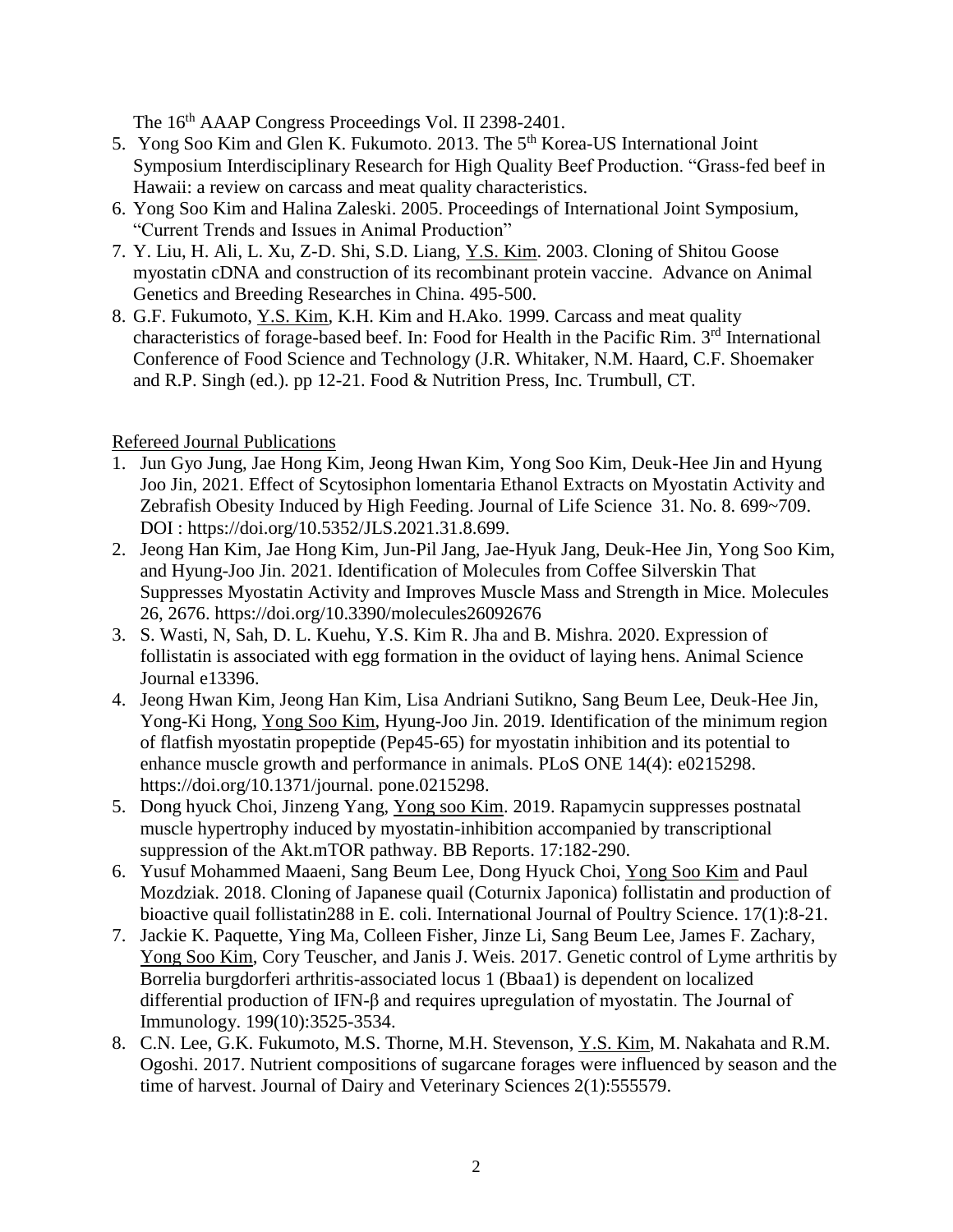- 9. Sang Beum Lee, Sung Kwon Park and Yong Soo Kim. 2017. Maltose binding protein-fusion enhances the bioactivity of truncated forms of pig myostatin propeptide produced in E. coli. Plos One 12(4): e0174956.
- 10. Jin-Dan Kang, Seokjoong Kim, Hai-Ying Zhu, LongJin, QingGuo, Xiao-Chen Li, Yu-ChenZhang, Xiao-XuXing, Mei-Fu Xuan, Guang-Lei Zhang, Qi-Rong Luo, Yong Soo Kim, Cheng-Du Cui1, Wen-XueLi1, Zheng-YunCui1, Jin-Soo Kim, and Xi-Jun Yin. 2017. Generation of cloned adult muscular pigs with myostatin gene mutation by genetic engineering. RSC Advances 7:12541-12549.
- 11. J.D. Berrocoso, R. Kilda, A.K. Singh, Y.S. Kim and R. Jha. 2017. Effect of in ovo injection of raffinose on growth performance and gut health parameters of broiler chicken. Poultry Science 96:1573-1580.
- 12. R.K. Putluru, Y.S. Kim and C.N. Lee. 2016. Differential expression of superoxide mutases (SODs) in bovine corpus luteum during estrous cycle and pregnancy. Pacific Agriculture and Natural Resources. Pacific Agriculture and Natural Resources, Vol. 1:11-20.
- 13. S.B. Lee, J.H. Kim, D.H. Jin, H.J. Jin and Y.S. Kim. 2016. Myostatin inhibitory region of fish (*Paralichthys olivaceus)* myostatin-1 propeptide. Comp. Biochem. Physiol. Part B. 194- 195:65-70.
- 14. S.B. Lee, S.K. Park, and Y.S. Kim. 2015. Production of bioactive chicken (Gallus gallus) follistatin-type proteins in E. coli. AMB Express 5:58 doi 10.1186/s13568-015-0142-3
- 15. S.B. Lee, R. Choi, S.K. Park, and Y.S. Kim. 2014. Production of bioactive chicken follistatin315 in Escherichia coli. Applied Microbiology and Biotechnology 98:10041-10051. doi: 10.1007/s00253-014-6139-z
- 16. W.Y. Haq, S.K. Kang, S.B. Lee, H.C. Kang, Y.J. Choi, C.N. Lee and Y.S. Kim. 2013. Highlevel soluble expression of porcine myostatin propeptide in Escherichia coli. Applied Microbiology and Biotechnology 97(19):8517-27. doi:10.1007/s00253-013-5134-0.
- **17.** Sang Beum Lee, Jeong Hwan Kim, Hyung-Joo Jin, Il Shik Shin, and Yong Soo Kim, 2013. High-yield expression and purification of bioactive flatfish (*Paralichthys olivaceus*) myostatin-1 prodomain in *Escherichia coli,* American Journal of Biochemistry and Biotechnology 8 (3):195-201 **DOI:** 10.3844/ajbbsp.2012.195.201
- **18.** Y.S. Kim, B. Fox, K.H. Kim, S.B. Lee, H. J. Jin and C.S. Tamaru. 2013. Immersion bath treatment of tilapia fry with myostatin-1 prodomain does not affect tilapia growth at market size. Aquaculture Research 44:1643-1648. DOI:10.1111/j.1365-2109.2012.03168.x
- 19. B. Funkenstein, E. Krol, E. Esterin, and Y. S. Kim, 2012. Structural and functional characterizations of activin type 2B receptor (*acvr2b*) ortholog from the marine fish *Sparus aurata*: evidence for gene duplication of *acvr2b* in fish. Journal of Molecular Endocrinology 49(3):175-192.
- 20. M. Wang, H. Yu, Y.S. Kim, C. A. Bidwell and S. Kuang. 2012. Myostatin facilitates slow and inhibits fast myosin heavy chain expression during myogenic differentiation. Biochemical and Biophysical Research Communications 426(1):83-8.
- 21. Y.S. Kim, G. Fukumoto, and S. Kim. 2012. Carcass quality and meat tenderness of Hawaii pasture-finished cattle and Hawaii-originated, mainland feedlot-finished cattle. Tropical Animal Health and Production 44:1411-1415.
- 22. Y.S. Kim, K.H. Kim and C.J. Kim. 2012. Production of bioactive extracellular domain of pig and chicken activin type IIB receptors in Pichia pastoris. Process Biochemistry 47:139-146. doi:10.1016/j.procbio.2011.10.027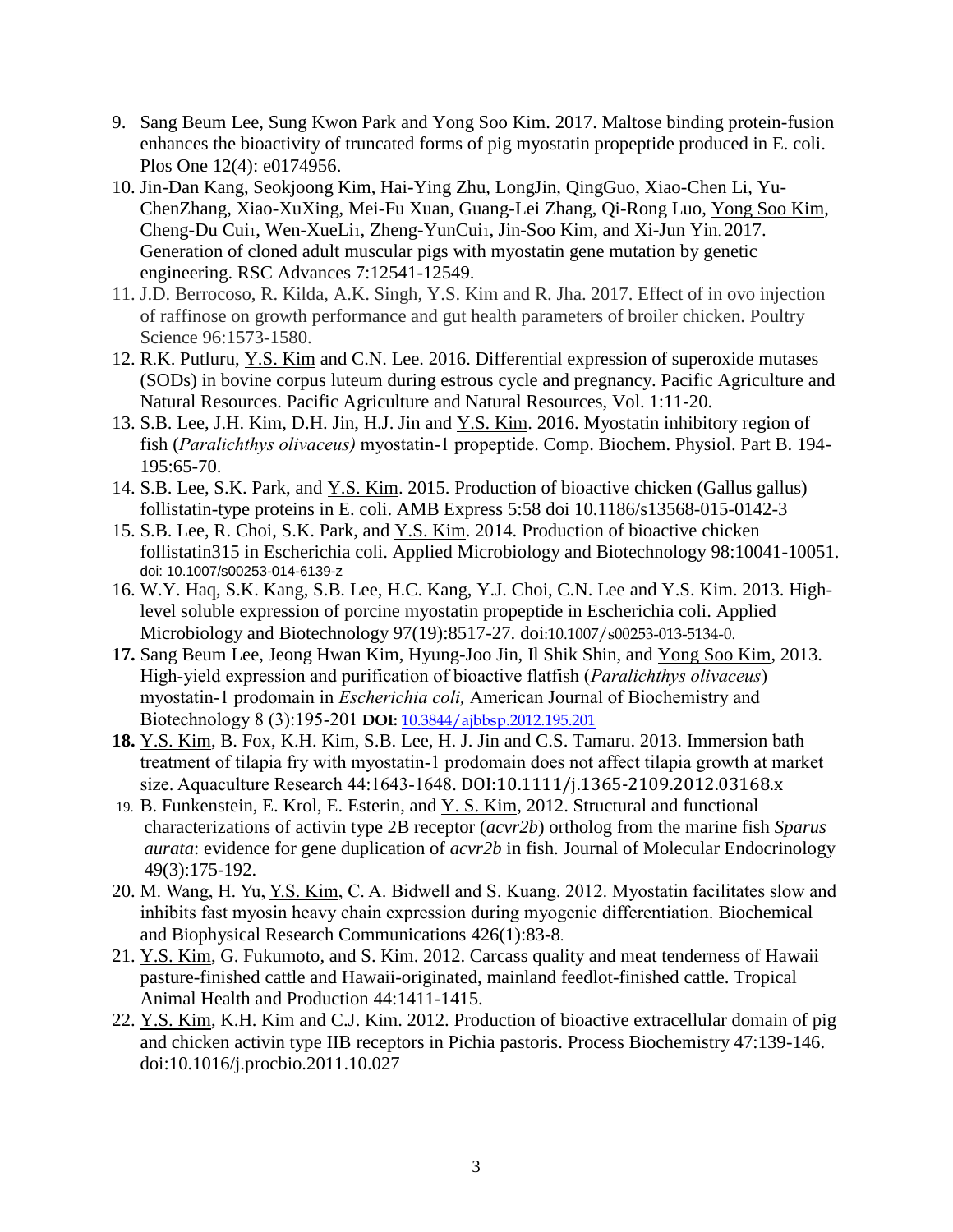- 23. Z. Li, F. Zeng, A Mitchell, Y.S. Kim, Z. Wu and J. Yang. 2011. Transgenic overexpression of bone morphogenetic protein 11 propeptide in skeleton enhances bone formation. Biochemical and Biophysical Research Communications 416:289-292.
- 24. S.B. Lee, M.J. Cho, J.H. Kim, Y.S. Kim, H.J. Jin. 2011. Production of bioactive rockfish (Sebastes schlegeli) myostatin-1 prodomain in an Escherichia coli system. Protein Journal 30:52-58.
- 25. K.H. Kim, Y.S. Kim and J.Z. Yang. 2011. Skeletal muscle hypertrophic effect of clenbuterol is additive to the hypertrophic effect of myostatin suppression. Muscle & Nerve 43:700-707.
- 26. J. Wang, K.H. Kim, S.K. Kim, Y.S. Kim, Q.X. Li, and S. Jun. 2010. Development of a simple quantification method of Escherichia coli K-12 internalized in baby spinach using Fourier Transform Infrared spectroscopy. International Journal of Food Microbiology 144:147-151.
- 27. S.B. Lee, Y.S. Kim, M.Y. Oh, I.H Jeong, K.B. Seong and H.J. Jin. 2010. Improving rainbow trout (*Oncorhynchus mykiss*) growth by treatment with a fish (*Paralichthys olivaceus*) myostatin prodomain expressed in soluble forms in *E.coli*. 2010. Aquaculture 302:270-278.
- 28. Z.C. Li, B. Zhao, Y.S. Kim and J. Yang. 2010. Administration of a mutated myostatin propeptide to neonatal mice significantly enhances skeletal muscle growth. Molecular Reproduction and Development 77:76-82.
- 29. N.K. Bobbili, Y.S. Kim, M.A. Dunn, J, Yang and A.Ong. 2008. Effects of maternal immunization against myostatin on postnatal growth and skeletal muscle mass of offspring in mice. Food and Agricultural Immunology 19:93-106.
- 30. Y.S. Kim, N.K. Bobbili, Y.K. Lee, H.J. Jin and M. Dunn. 2007. Production of a polyclonal antibody against unprocessed chicken myostatin and the effects of in-ovo administration of the antibody on post-hatch broiler growth and muscle mass. Poultry Science 86:1196-1205.
- 31. S.B. Lee, Y.S. Kim and H.J. Jin. 2007. Characterization and expression pattern of myostatin in the rockfish, *Sebastes schlegeli*. Journal of Fisheries Science and Technology 10:60-67.
- 32. S.B. Lee, Y.S. Kim, M. Yoon, S.K. Kim, I.W. Jang, H.J. Lim and H.J. Jin. 2007. Characterization and expression pattern of the partial myostatin cDNA in shrimp, *Fenneropenaeus Chinensis*. Journal of Marine Bioscience and Biotechnology 2:224-229.
- 33. Y.S. Kim, N.K. Bobilli, K.S. Paek and H.J. Jin. 2006. Production of a monoclonal antimyostatin antibody and the effects of in ovo administration of the antibody on post-hatch broiler growth and muscle mass. Poultry Science 85:1062-1071.
- 34. Y.S. Kim, S.W. Kim, M.A. Weaver and C.Y. Lee. 2005. Increasing the pig market weight: world trend, expected consequences and practical considerations (invited review). Asian Australian Journal of Animal Science 18(4):590-600.
- 35. H.J. Jin, M.A. Dunn, D. Borthakur and Y.S. Kim. 2004. Refolding and purification of unprocessed porcine myostatin expressed in *Escherichia coli*. Protein Expression and Purification 35:1-10.
- 36. C.Y. Lee, K.H. Baik, J.H. Jeong, S.D. Lee, J.K. Park, Y.M. Song, Y.S. Kim, and S.H. Sohn. 2002. Active immunization against adrenocorticotropic hormone in growing-finishing barrows: an initial trial and evaluation. Asian Australian Journal of Animal Science 15:410- 415.
- 37. J.Y Kim, M.L. Chung, K.K. Cho, C.D. Kim, Y.S. Kim, J.H. Woo and Y.J. Choi. 2001. Effects of active immunization against somatostatin or somatostatin analogues on male rat growth. Food and Agricultural Immunology. 13:141-149.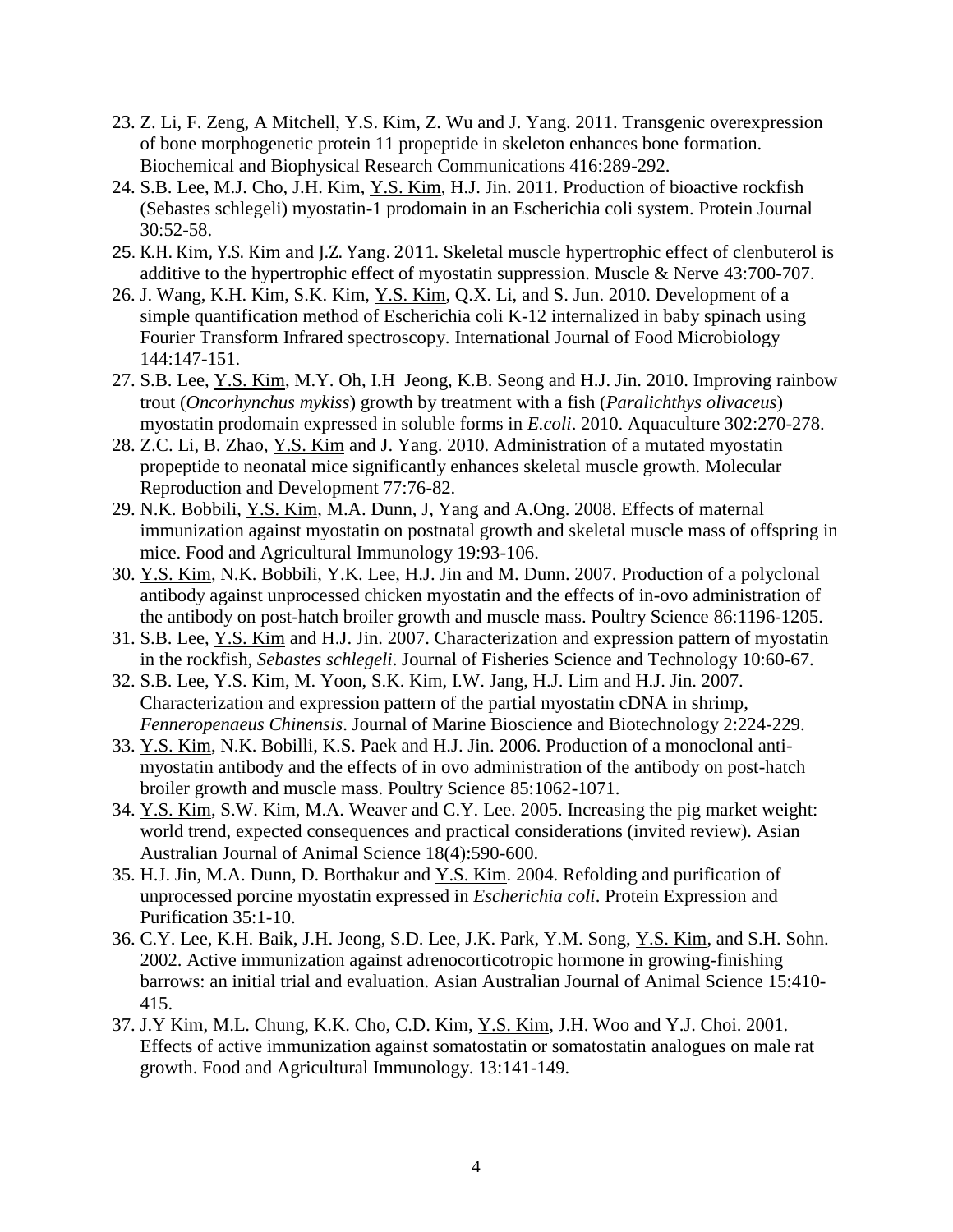- 38. K.H. Kim, Y.S. Kim, Y.K. Lee, and M.G. Baik. 2000. Postmortem muscle glycolysis and meat quality characteristics of intact male Korean native (Hanwoo) cattle. Meat Science. 55:47-52.
- 39. K.H. Kim, Y.S. Kim, and S.J. Moon. 1999. Distribution of type IId fiber in various pig skeletal muscles. Korean J. Food Sci. Ani. Resour. 19:314-323.
- 40. I.G. Yi, D.S. Lim, J.Y. Kim, M.G. Chung, Y.J. Choi, Y.S. Kim, and J.D. Kim. 1999. Effects of active immunization against somatostatin or somatostatin analogues on milk production in rats. Nutritional Res. 19:1061-1072.
- 41. Y.S. Kim, K.H. Kim and Y.J. Choi. 1999. A sensitive ELISA for the measurement of antisomatostatin antibody titer. Food and Agricultural Immunol. 11:269-273.
- 42. K.H. Kim and Y.S. Kim. 1997. The effects of sample storage and handling condition on calpain I and II and calpastatin activities in skeletal muscles. Korean J. Anim. Sci. 39(5):617- 624.
- 43. Y.S. Kim, M.V. Dugies, Y.H. Kim and D.L. Vincent. 1997. Temporal pattern of cAMP and -actin mRNA expression in skeletal muscle of cimaterol-fed rats. Asian Australian Journal of Animal Science 10:528-533.
- 44. Y.H. Kim and Y.S. Kim. 1997. Effects of active immunization against clenbuterol on growth-promoting effect of clenbuterol in rats. J. Anim. Sci. 75:446-453.
- 45. M.V. Duguies, Y.S. Kim and D.L. Vincent. 1995. Temporal pattern of cAMP concentration in skeletal muscle and heart from cimaterol-fed rats. HITAHR Research Series 074.
- 46. Y.S. Kim. 1995. Carcass characteristics and meat quality in forage-finished and grainfinished beef. RDA J. Agri. Sci. 37:573-582.
- 47. G.K. Fukumoto, Y.S. Kim, D. Okuda, H. Ako. 1995. Comparison of chemical composition and shear force in longissimus muscles between Hawaiian young beef and supermarket choice beef. HITAHR Research Extension Series 161.
- 48. Y.S. Kim, T.H. Lee and Y.J. Choi. 1995. Effect of intermittent and stepwise administration of a beta-adrenergic agonist, L644,969, on rat growth performance and skeletal muscles. Comp. Biochem. Physiol.110C:127-132.
- 49. Y.B. Lee and Y.S. Kim. 1994. Muscle characteristics and meat tenderness of cimaterol-fed lambs. J. Food Sci. 59:33-37.
- 50. Y.S. Kim, R.D. Sainz, J. Ferlazzo and N.M. Tulloh. 1994. Effect of maternal administration of salbutamol to sows on post-natal growth and carcass characteristics in the progeny. Aust. J. Agricul. Res. 45:271-278.
- 51. F.R. Dunshea, R.H. King, R.G. Campbell, R.D. Sainz, and Y.S. Kim. 1993. Interrelationship between sex and ractopamine on protein and lipid deposition in rapidly growing pigs. J. Anim. Sci. 71:2919-2930.
- 52. R.D. Sainz, Y.S. Kim, F.R. Dunshea and R.G. Campbell. 1993. Temporal changes in growth enhancement by ractopamine in pigs: performance aspects. Aust. J. Agric. Res. 44:1149- 1155.
- 53. R.D. Sainz, Y.S. Kim, F.R. Dunshea and R.G. Campbell. 1993. Effects of ractopamine in pig muscles: histology, calpains and beta-adrenergic receptors. Aust. J. Agric. Res. 44:1141- 1148.
- 54. Y.S. Kim, R.D. Sainz and Y.B. Lee. 1993. Note on the comparison of calpains I, II and calpastatin activity in two different types of porcine skeletal muscles. Comp. Biochem. Physiol. 105A:235-237.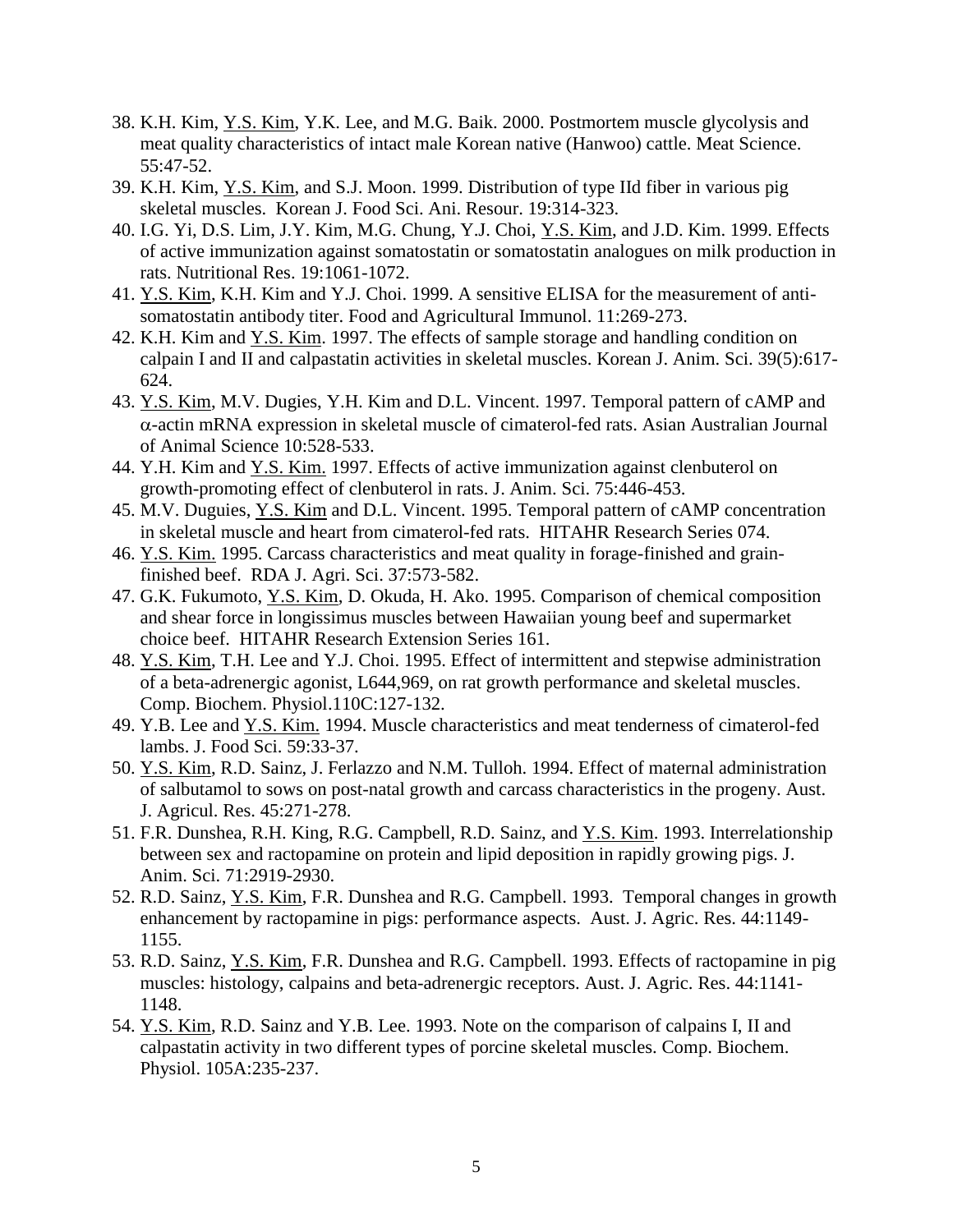- 55. Y.S. Kim., R.D. Sainz, R.D. Summers and P. Molenaar. 1992. Cimaterol reduces betaadrenergic receptor density in rat skeletal muscles. J. Anim. Sci. 70:115-122.
- 56. Y.S. Kim and R.D. Sainz. 1992. Beta-adrenergic agonists and hypertrophy of skeletal muscles. Life Sci. 50:397-407.
- 57. P. Molenaar, S.J. Roberts, Y.S. Kim, H.S. Park, R.D. Sainz and R.J. Summers. 1991. Localization and characterization of two propranolol resistant  $(-)[125]$ cyanopindolol binding sites in rat skeletal muscle. Eur. J. Pharmacol. 209:257-262.
- 58. Y.S. Kim, R.D. Sainz, P. Molenaar and R.J. Summers. 1991. Characterization of  $\beta_1$  and  $\beta_2$ adrenoceptors in rat skeletal muscles. Biochem. Pharmacol. 42:1783-1789.
- 59. Y.S. Kim and Y.B. Lee. 1990. Effect of cimaterol on growth and 3-methylhistidine excretion in rats. AJAS. 3:313-318.
- 60. Y.S. Kim, Y.B. Lee, C.R. Ashmore and I.K. Han. 1989 Effects of cimaterol on carcass and skeletal muscle characteristics under ad libitum and restricted feeding conditions in lambs. AJAS. 1(4):223-232.
- 61. Y.S. Kim, Y.B. Lee and W.N. Garrett and R.H. Darlymple. 1989. Effect of cimaterol on nitrogen retention and energy utilization in lambs. J. Anim. Sci. 67:674-681.
- 62. Y.S. Kim, Y.B. Lee and C.R. Ashmore. 1988. Cimaterol-induced growth in rats: growth pattern and biochemical characteristics. Growth, Development & Aging 5(1):41-46.
- 63. Y.S. Kim, Y.B. Lee and R.H. Dalrymple. 1987. Effect of the repartitioning agent, cimaterol, on growth, carcass and skeletal muscle characteristics in lambs. J. Anim. Sci. 65:1392-1399.
- 64. Y.B. Lee and Y.S. Kim and C.R. Ashmore. 1986. Antioxidant property in ginger rhizome and its application to meat products. J. Food Sci. 51:20-30.
- 65. Y.B. Lee and Y.S. Kim. 1985. Effects of delayed chilling on the tenderness of beef from different carcass weight and backfat thickness. Proc. 3rd AAAP Anim. Sci. Congress 2:1109- 1111.

Extension Publications

- 1. Glen K. Fukumoto, Y.S. Kim, and Perry Kealoha. 2017. Improved Leucaena (var. 'Wondergraze') for Sustainable Beef Production in Hawai'i: Study 1, Evaluation of beef cattle performance and carcass characteristics. PRM-14
- 2. C.N. Lee, G.K. Fukumoto, M.S. Thorne, M.H. Stevenson, Y.S. Kim, M. Nakahata and R.M. Ogoshi. December 2015. Sugarcane Crosses as Potential Forages for Ruminants: Nutrient Compositions Were Influenced by Season and Time of Harvest. (PRM)-8
- 3. Yong Soo Kim, Glen Fukumoto, Matthew Stevenson, Mark Thorne, and Rajesh Jha. December 2015. Carcass Traits and Tenderness of Hawaii's Grass-fed Beef (LM)-29
- **4.** Matthew Stevenson, Yong Soo Kim, Glen Fukumoto, November 2012. Effects of Wet Aging and Age at Slaughter on Kauai Grass-Finished Ribeye Steak Tenderness (FST)-53
- 5. Stevenson, M., <u>Y.S. Kim</u> and G. Fukumoto. November 2010. Evaluation of the tenderness, size, and marbling of Kaua'i ribeye steaks. Food Safety and Technology (FST)-40
- 6. Y.S. Kim, A. Ong, N. Bobbili, M. DuPonte and G. Fukumoto. June 2007. Evaluation of meat tenderness of forage-finished cattle produced in Hawaii and factors affecting the tenderness. Food Safety and Technology (FST)-27
- 7. G.K. Fukumoto and Y.S. Kim. March 2007. Carcass characteristics of forage-finished cattle produced in Hawaii. Food Safety and Technology (FST)-25
- 8. G.K. Fukumoto and Y.S. Kim. Jan 2007. Improving tenderness of forage-finished beef using a mechanical tenderizer. Food Safety and Technology (FST)-23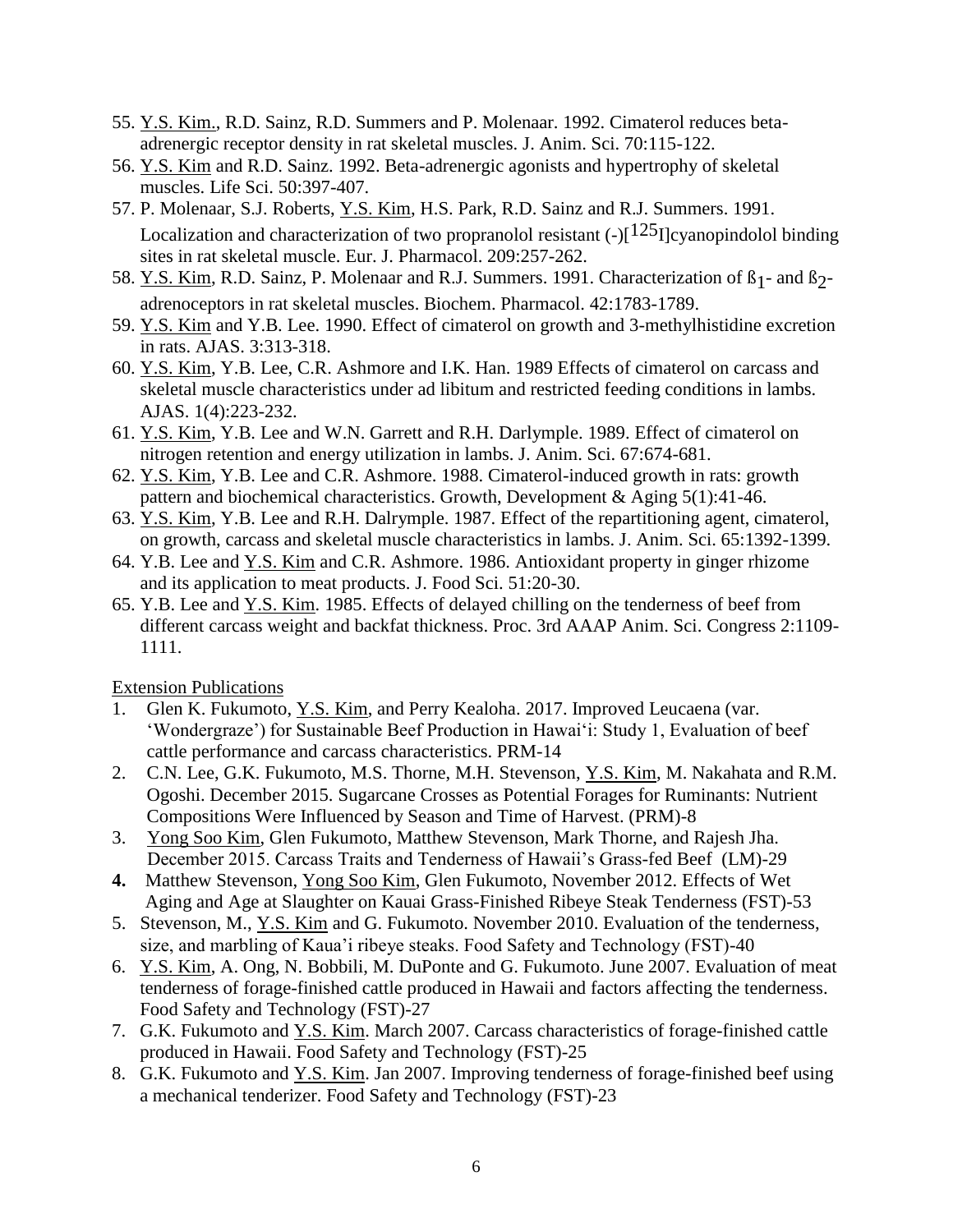9. Y.S. Kim, C.N. Lee, M.W. DuPonte and G. Fukumoto. Jan 2007. Improving tenderness of forage-finished beef using a low-voltage electrical stimulator. Food Safety and Technology (FST)-22

Leadership Roles (Committees, Boards, Advisory, etc.) Member of University Research Council (2002- 2005) CTAHR Educational Improvement Fund Screening Committee (2000) UH Radiation Safety Committee (August, 1995 – 2001)

#### **Graduate Students**

| <b>Current Number of Students</b> | Number Graduated (Career) |
|-----------------------------------|---------------------------|
|                                   |                           |
|                                   | $\overline{15}$           |
|                                   |                           |
|                                   |                           |
|                                   | 34                        |
|                                   |                           |
|                                   |                           |

## **Grant Support**

As a PI

- UH CTAHR Supplement Funding, FY2019 (2 year) "Maternal immunization against myostatin to enhance post-hatch broiler growth and muscle mass", \$76,316
- UH CTAHR Supplement Funding, FY2016 (2 year),"Potentials of anti‐MSTN proteins to enhance skeletal muscle growth of animals", \$58,938
- UH CTAHR Supplement Funding, FY2014, "Molecular mechanisms regulating skeletal muscle growth and differentiation", \$20,000
- NIAS, RDA, Korea, (May, 2013 December, 2015), "Improving the efficiency of pig production by enhancing muscle satellite cell proliferation using myostatin-based biotechnology", \$150,000
- USDA SARE grant, (August, 2013 July, 2016), "Enhancing the sustainability of grass-fed beef production in Hawaii via carcass and meat quality improvement", \$50,000
- UH CTAHR Supplement Funding, FY2013-FY2014, "Molecular mechanisms regulating skeletal muscle growth and differentiation",\$10,000
- UH CTAHR Supplement Funding, FY2012, "Molecular mechanisms regulating skeletal muscle growth and differentiation", \$14,000
- UH CTAHR Capacity Improvement Funding, FY2012, "Repairing and upgrading teaching Lab for HNFAS/MBBE programs",\$31,000
- Hawaii Community Foundation, 2011, 1 years (May18, 2011-November 18, 2012) "A novel approach of using myostatin prodomain to treat age-associated sarcopenia", \$47, 980
- USDA NIFA (T-STAR), 2 Years (Sep 2010 Aug, 2012), "Myostatin Inhibition and Improvement of Skeletal Muscle Growth of Broilers", \$122, 351
- USDA T-STAR, 2005 2 years (August 15, 2005 August 14, 2007), "Investigation of Molecular Mechanisms regulating skeletal muscle growth using microarray analysis", \$88,335
- CTAHR Beef Initiative Program, 2 year (January 1, 2005 December, 2006), "Meat quality of forage-finished beef", \$55,000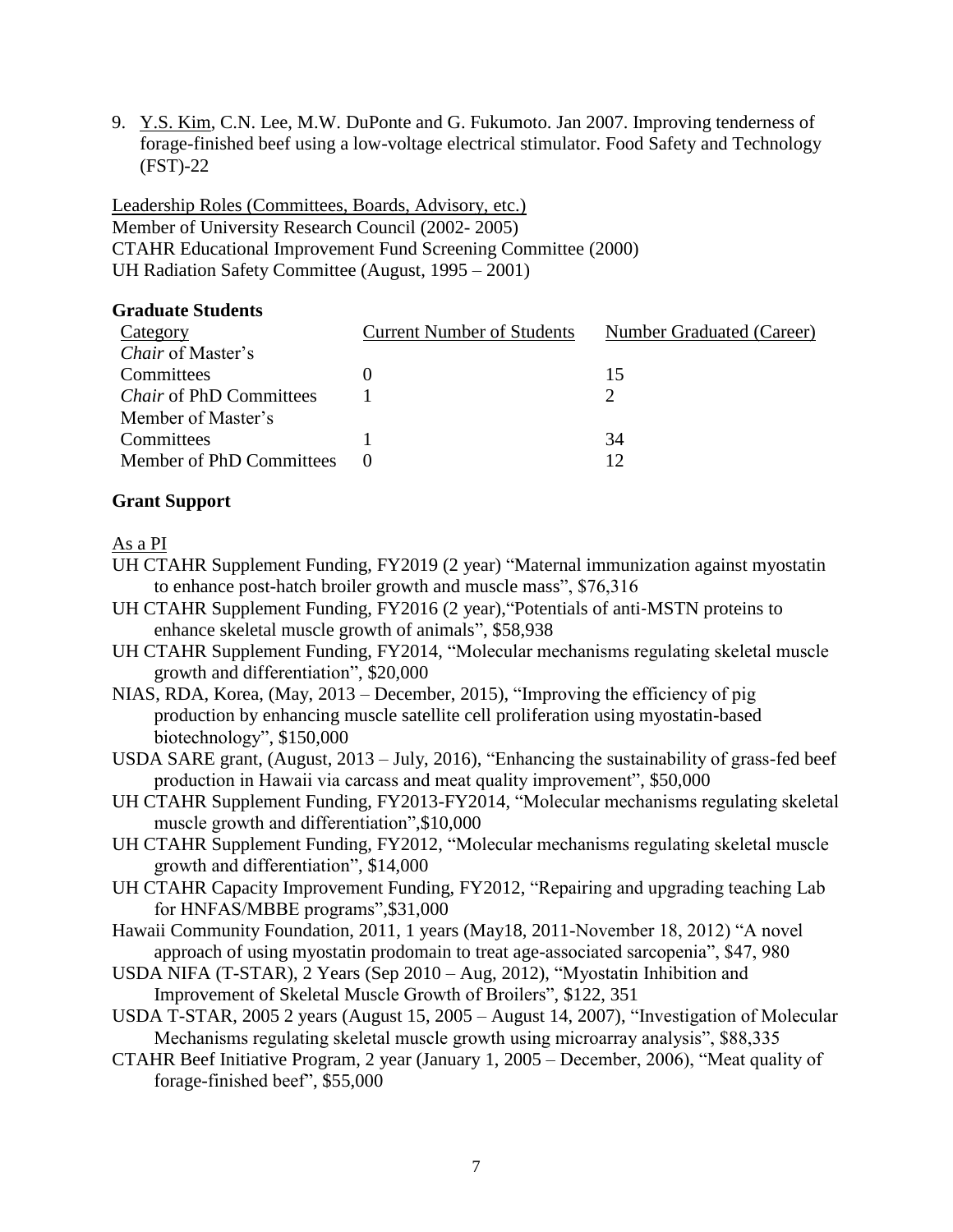- USDA T-STAR, 2 years (October, 2003 September, 2005), "Improving skeletal muscle growth by active immunization against myostatin", \$109,020
- University Research Council Seed Grant, 2001,"Expression of myostatin in muscle cell culture system" , \$4,500.
- USDA NRICGP, 2000, 2 years (September, 2000 August, 2002), "Production of monoclonal antibodies against porcine myostatin", \$50,000.
- USDA NRICGP, 2000, "Acquisition of FPLC (Fast Protein Liquid Chromatography) system", \$23,700.
- USDA T-STAR, 1999,3 years (July, 1999 June, 2003), "Improving skeletal muscle growth by immunomodulation of myostatin bioactivity", \$110,869.
- Faculty Opportunity Fund, 1999, "A preparative electrophoresis system for lab course (ANSC 687)", \$4,800.
- Hawaiian Electric Company Research Grant, 1998,1 year, "Improving carcass and meat quality characteristics of forage-fed beef using electrical stimulation technology", \$17,800.
- HITAHR Mini Grant Program, 1995, 2 years, "Immunological approaches to improve animal production", \$20,000.
- Hatch Project, 1995,3 year (1995 1998),"Immunological approaches to improve animal production: use of beta-agonist anti-idiotypic antibody", \$12,000.
- Seed Grant, Office of Research Administration, U.H.,1994, "Effects of beta-adrenergic agonists on the expression of muscle-specific mRNAs and second messenger molecules in the rat, \$6,800.
- Hatch Project, 1992, 4 years (1992-1996), "Regulation of skeletal muscle growth by betaadrenoceptors", \$16,000.

As a Co-PI

- NIH RO1, 2020-2024, "Molecular Genetics of Lyme Arthritis", total grant \$2,271, 260 (UH allocation, \$451,046). PI: Dr. Janis Weiss, School of Medicine, University of Utah
- CATHR NIFA Animal Health Grant, 2015. "Potential Probiotic Bacteria for Poultry Production from Fermented Cooked Taro Peel" 10/01/2015-9/30/2017, \$12,000/year, *PI: C.N. Lee*
- CTAHR Catalyst Funding, 2011, "Maximization of grass-finishing efficiency as determined by calf immune function, growth performance, and carcass quality determination",April, 2011 – June 2012, \$103,668, *PI: Ashley Stokes*
- Western SARE Grant, 2011, "Training livestock to eat weeds in the tropical Pacifc and evaluation of the effects on meat quality" \$42,490, *PI: Stevenson MH*
- Kauai beef quality assessment. County of Kauai Office of Economic Development (awarded to Kauai Cattlemen's Association), *PI: Stevenson, M.H.*
- Hawaii Community Foundation, 2009, "Recombinant oligomeric antimicrobial peptides with enhanced ectivities", \$50,000 (1 year), *PI: Wei Wen Su*
- USDA/HATCH "Improving health through the establishment of a relative iron-bioavailability database" Funded for 3 years for a total of \$60,000. Start/end dates: 10/01/2008 - 9/30/2011 , *PI: Dr. Michael Dunn*
- Allen Foundation, 2005, "Establishing an Iron-Bioavailability Database", July 1, 2005 June 30, 2006, \$79,718. , *PI: Michael Dunn*
- USDA T-STAR, 2003, "Role of myostatin (GDF-8) prodomain in promoting animal growth",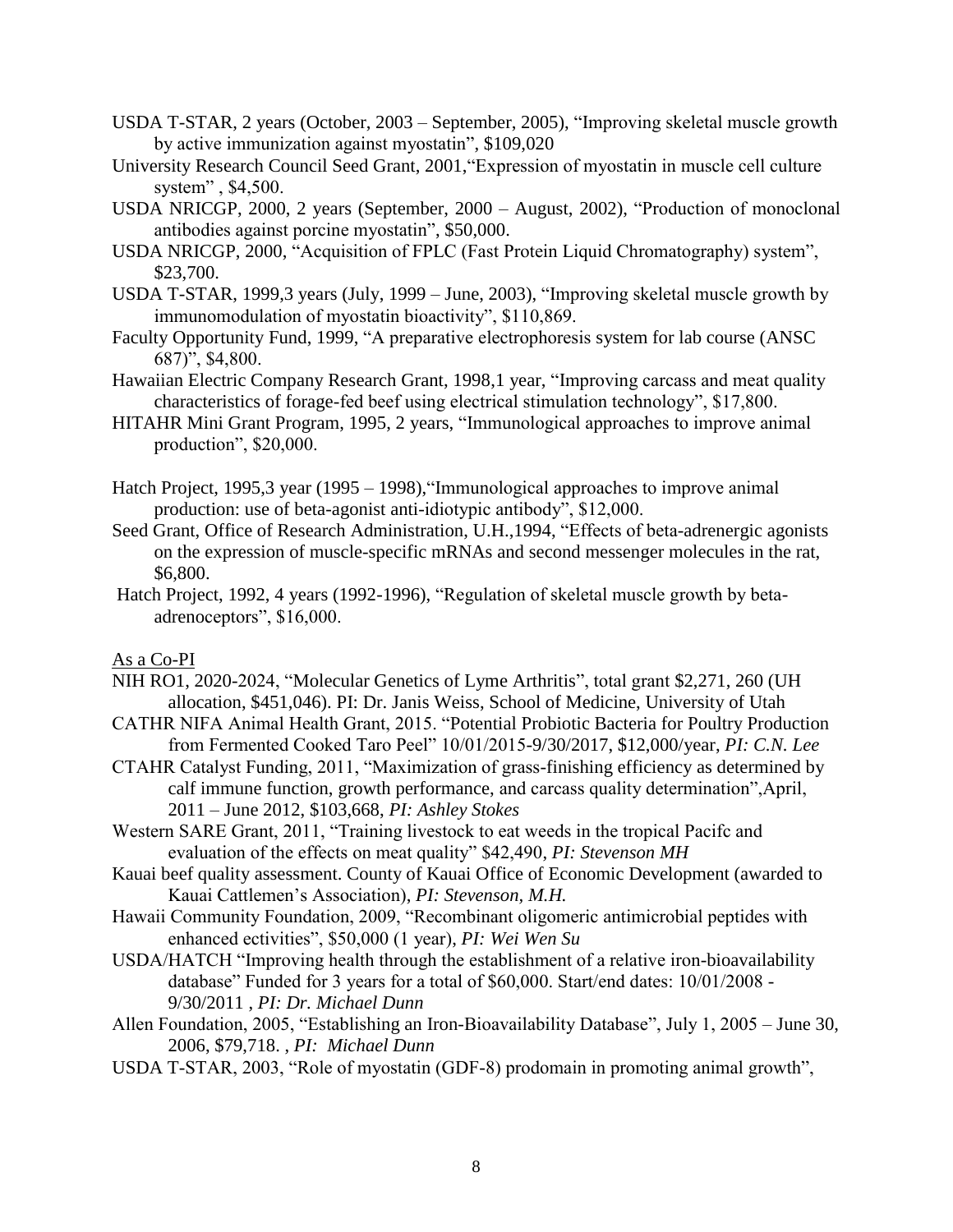- 3 years (October, 2003 September, 2006), \$202,300. *Principal investigators, Jinzeng Yang, Yong Soo Kim and Michael Dunn (HNFAS, UH).*
- Hawaii County, 2003, "Organoleptic evaluation of meat products", 1 year (September 2003 August, 2003), \$10,000, *Principal investigators, Michael DuPonte and Yong Soo Kim (HNFAS, UH).*
- Faculty Opportunity Fund, 2001, "Instrument automation for MBBE/HNFAS687" 1 year (2001), \$5,000. *Principal investigatosr, Qing Li (MBBE, UH) and Yong Soo Kim.*
- USDA Higher Education Challenge Grants Program, 1997, "An internet-based multimedia laboratory manual for biological engineering", 3 years (September, 1997 – August, 2000),, \$80,000. *Principal investigators, Winston Su (MBBE, UH) and Yong Soo Kim*
- Korean Ministry of Agriculture Research Grant, 1996, *"*Investigation of genes related to lipid metabolism in order to improve genetic potentials of Korean native cattle in producing high quality meat", 5 years (1996- 2001), \$312,500, *Principal Investigators, M.G. Baik and Y.S. Kim.*
- National Livestock Research Institute,1996, "The effects of somatostatin autoimmunization on the muscle growth in rat, Korea", 2 years (1996- 1998), \$85,200, *Principal Investigators: Y.J. Choi, Y.S. Kim, and S.S. Sun.*
- Private Company Fund**,** Pacmar Inc., 1995*, "*Mushy Tuna Project", *1 year, \$ 25,000. Principal Investigators, Drs. H. Ako and Y.S. Kim*
- Department of Research and Development, County of Hawaii, 1994, "Compositional and shear force characteristics of Hawaii forage based beef", 1 year (1994), \$ 5,500, *Principal Investigators: G.K. Fukumoto and Y.S. Kim.*

# **Abstracts, and Conference, and Invited Presentations**

- 1. Yong Soo Kim, Sangbeum Lee, and Arthur Wong. 2021. Production of recombinant myostatin propeptide, an inhibitor of myostatin, in E. coli. ISIBio 2021 (Virtural meeting), November 15-17. Bogor Indonesia. (invited guest speaker)
- 2. Rajeev Kumar Mishra, Rajesh Jha, Birendra Mishra, Yong-Soo Kim.2020. Effects of maternal immunization against myostatin on the post-hatch growth performance of their chicks. 2020 PSA Virtual Annual Meeting, July 20-22
- 3. S. Yadav, Y. Li, Y.S. Kim, C.N. Lee and R. Jha. 2018. Effect of feeding lactic acid bacteria isolated from taro (*Colocasia esculenta*) skins on growth performance, gut microbiota and muscle growth of broiler chickens. 2018 Annual Meeting for Poultry Science Association July 23-26, San Antoni, TX
- 4. M. Oshiro, M. S. Thorne, Ph.D., C. N. Lee, Ph.D., Dr. Y. S. Kim, Ph. D., G.K. Fukumoto. 2018. Effects of Animal Behavior and Core-Body Temperature on Production Efficiency of Grass-Finished Cattle. 2018 Conference for The Society for Range Management, Sparks, NV. Jan 28-Feb 2, 2018.
- 5. Yong Soo Kim, Glen Fukumoto, Matthew Stevenson, Mark Thorne, and Rajesh Jha. 2016. Carcass traits and tenderness of grass-fed beef from subtropical pastures in Hawaii. 17<sup>th</sup> Asian Australian Animal Production Animal Science Congress. August 22-25, 2016, Fukuoka, Japan.
- 6. Glen K. Fukumoto, Yong S Kim, and Perry Kealoha. 2016. Evaluation of incorporating an improved leucanea forage for grass-fed beef production in a tropical ecosystem. 17<sup>th</sup> Asian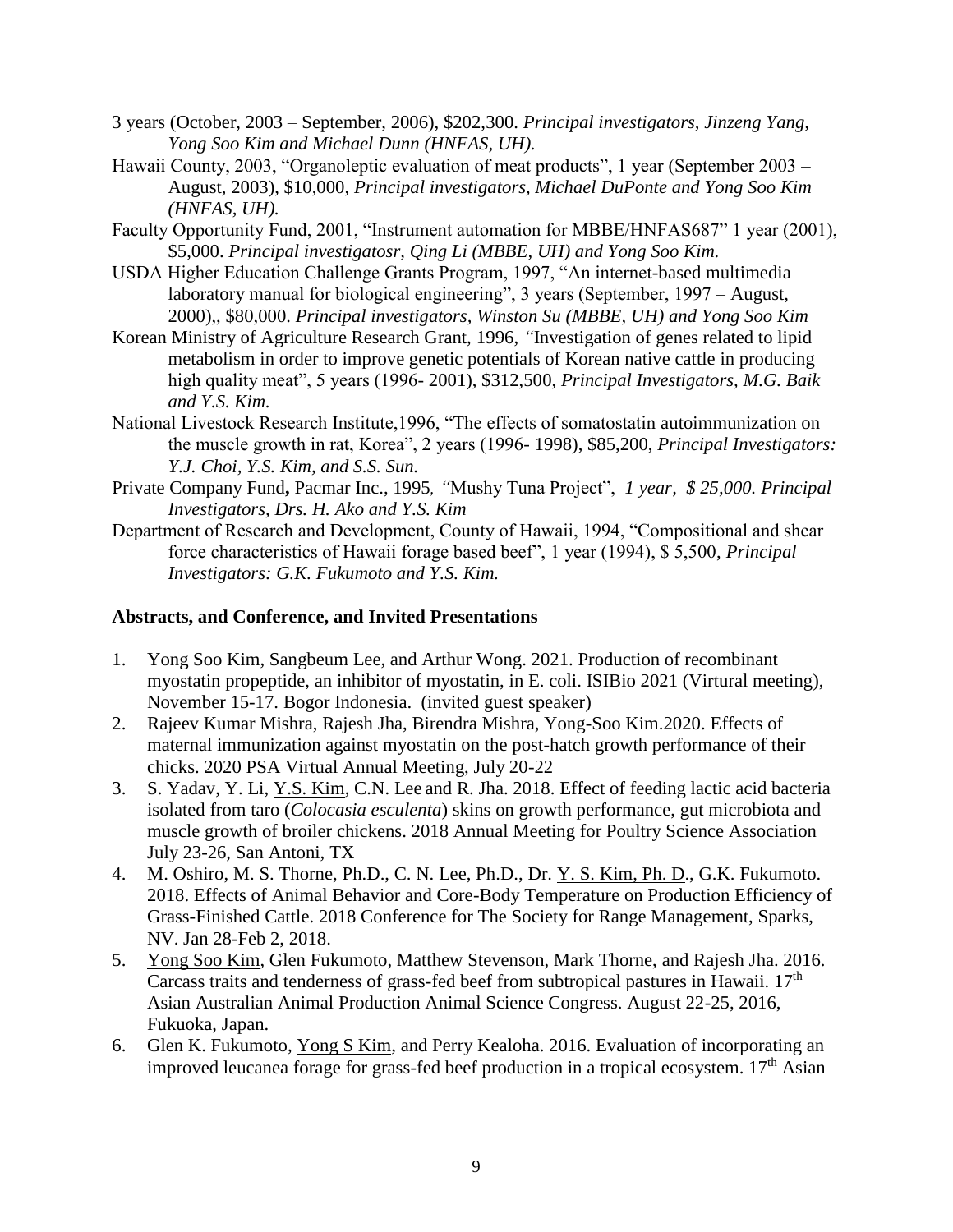Australian Animal Production Animal Science Congress. August 22-25, 2016, Fukuoka, Japan.

- 7. Julio D. Berrocoso, Ryosuke Kida, Amit K. Singh, Yong soo Kim, Rajesh Jha. 2016. In-ovo inoculation of raffinose (as a prebiotic) improves hatchability rate and gut health, but not growth performance of broiler chickens. The XXV World's Poultry Congress. September 5- 9, 2016 Beijing, China. 2015,
- 8. The 1st International Symposium on Beef Sciences and Industry Technology Development. October 10-11, 2015 Yanji, China. Invited speaker, *Title of presentation*: *Improving meat quality characteristics of grass-fed beef in Hawaii"*
- 9. The 16<sup>th</sup> Asian-Australian Association of Animal Production Societies Congress, 2014, November 10-14, *Title of presentation:* "*Comparison of myostatin-inhibitory capacity of various myostatin-binding proteins using a luciferase gene reporter assay system*"
- 10. Sungkwon Park, Yongdae Jeong, Sangbeum Lee and Yongsoo Kim. 2015. Porcine myostatin propeptide promotes the proliferation of satellite cells isolated from porcine skeletal muscle. International Conference of the Korean Society for Molecular and Cellular Biology. Sep 21-23. Seoul, Korea.
- 11. Yong Soo Kim, Sang Beum Lee, Sung Kwon Park, and Hyung-Joo Jin. 2015. Production of bioactive myostatin propeptide of various animal species in E. coli.  $7<sup>th</sup>$  Asia-Pacific Biotech Congress. J. Biotechnol. Biomater Vol 5, Issue 2:29.
- 12. Awat N Yousif, Yong S. Kim, Douglas L Vincent, and Jinzeng Yang. 2015. Transgenic expression of myostatin propeptide prevents muscle loss and fat accumulation in old ages. The Endocrine Society's 97 Annual Meeting & Expo. March 5-8, San Diego.
- 13. Mark Thorne, Glen Fukumoto, Yong Soo Kim, Chin N. Lee, Matthew Stevenson, and Melelani Abran. Forage quality and weaning weight influences grass-finished cattle performance and meat quality. 2015. Society for Range Management 68<sup>th</sup> Annual Meeting, Jan 31- Feb 6, Sacramento.
- 14. Glen Fukumoto, Yong soo Kim, and Perry Kealoha. 2015. Evaluation of incorporating an improved leucaena forage for grass-fed beef production in Hawaii. Society for Range Management 68th Annual Meeting, Jan 31- Feb 6, Sacramento.
- 15. Mark Thorne, Glen Fukumoto, Yong Soo Kim, Chin N. Lee, Matthew Stevenson, and Melelani Abran. 2015. Grazing management for tropical grass-finished beef production. Society for Range Management 68<sup>th</sup> Annual Meeting, Jan 31- Feb 6, Sacramento.
- 16. N. Rodriguez, D. H. Choi, S.K. Park, Y.S. Kim. 2014. Comparison of myostatin-inhibitory capacity of various myostatin-binding proteins using a luciferase gene reporter assay system. The 16<sup>th</sup> AAAP Congress Proceedings Vol. II Abstract:662. (2014 AAAP meeting, November 10-14, 2014, Indonesia)
- 17. Rocky Choi, Sang Beum Lee, Sung Kwon Park and Yong Soo Kim. 2014. Production of bioactive chicken follistatin315 in Escherichia coli. 4th Asia Pacific-Korea Conference on Science and Technology (12/20-12/22. Sydney, Australia) (Abstract).
- 18. S.B. Lee, S.K. Park, and Y.S. Kim. 2014. Production of bioactive porcine mutant myostatin propeptide/Fc fusion protein in Escherichia coli. J. Anim. Sci. 92 (suppl. 2): 581.
- 19. D. Choi, J. Yang, S.K. Park, and Y.S. Kim. 2014. Muscle hypertrophy induced by myostatin inhibition is suppressed by rapamysin administration. J. Anim. Sci. 92 (suppl. 2): 588.
- 20. The 5<sup>th</sup> Korea-US International Joint Symposium Interdisciplinary Research for High Quality Beef Production. October 28, 2013, *Title of presentation:* "Grass-fed beef in Hawaii: a review on carcass and meat quality characteristics. Honolulu, Hawaii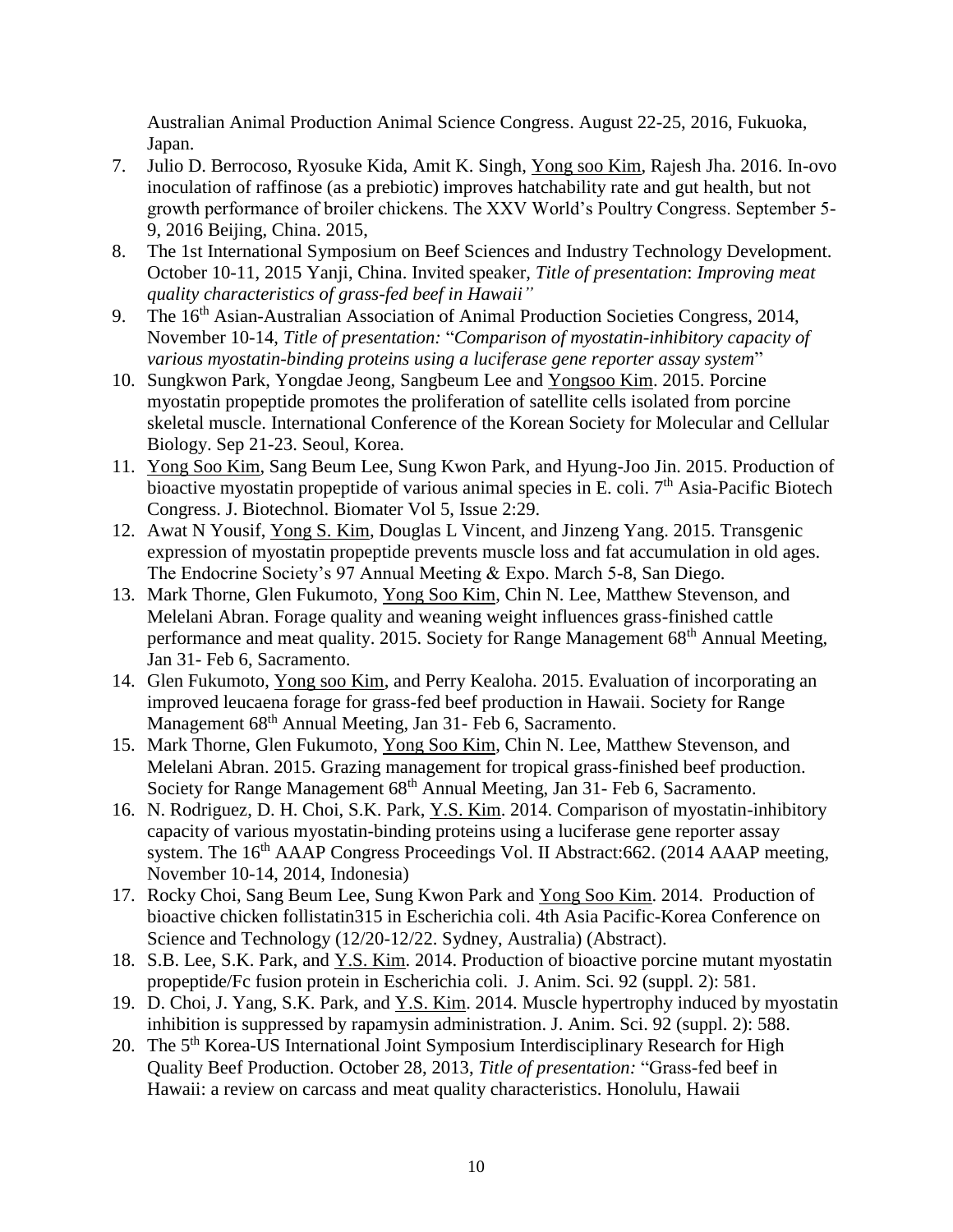- 21. R. Choi and Y.S. Kim. 2012. Soluble expression of chicken follistatin proteins in Escherichia coli. FASEB J 26:545.1 (Abstract)
- 22. W.Y. Haq, H.C. Kang, S.K. Kang, J.A. Park, Y.J. Choi, C.N. Lee and Y.S. Kim. 2011. Soluble expression of porcine myostatin propeptide in an Escherichia coli expression system. Asian Congress on Biotechnology 2011, May 11-15, Shanghai, China.
- 23. S. Yarlagadda, C.N. Lee, <u>Y.S. Kim</u>, J.Y. Yang and W.Y. Ho. 2011. Effect of transgenic myostatin depression on reproductive parameters and placental superoxide dismutases in mice. 2011 Joint ADSA and ASAS Annual Meeting.
- 24. Stevenson, M.H., Y. Kim, and G. Fukumoto. 2011. Evaluation of the tenderness, size and marbling of forage-finished ribeye steaks produced in Kauai County, Hawaii. Society for Range Management (SRM) 64<sup>th</sup> Annual Meeting, February 6-1-. Billings, Montana.
- 25. Tamaru, C.S., B. Fox, T. Radovich, Y. S. Kim, S. Khanal, H. Ako, J. Sugano, K. McGovern-Hopkins and R. Klinger-Bowen. 2010. Aquaponics at the College of Tropical Agriculture and Human Resources (CTAHR). Zero Emissions Conference. The World Congress on Zero Emissions Initiatives. September 13-17, 2010. Honolulu, Hawaii.
- 26. K.H. Kim and Y.S. Kim. 2009. Skeletal muscle hypertrophic effect of clenbuterol is additive to the hypertrophic effect of myostatin suppression. FASEB J 23:600.26 (Abstract)
- 27. Y.S. Kim, K.H. Kim and J.Z. Yang. Experimental Biology Anuual Meeting, San Diego, California, April 5-102008. Overexpression of myofibrillar protein and metallothionein 3 genes in transgenic mice overexpressing myostatin prodomain. FASEB J 22:1b143 (Abstract)
- 28. S.B. Lee, O M. Young, K.J. Hwan, H.Y. Dong, K.H. Woong, K.J. Ho, C.P. Lee, Y.S. Kim, and H.Y. Jin. 2008. The 3rd International Symposium on the Marine Biotechnology and Advanced Materials p215.
- 29. S.B. Lee, Y.J. Park, K.S. Lee, Y.S. Kim, M Yoon, and H.Y.Jin. 2008. Characterization of a partial myostatin gene from *Stichopus japonicus*.. Annual meeting of the Japanese Society of Fisheries Science. Abstract #1429
- 30. S.J. Jun, Y.S. Kim, L Cox and A. Huang. 2007. Potentials of retort pouches for adding value to less desirable cuts of beef. FoodSmart: Institute of Food Technologiest annual meeting and Food Expo, Chicago IL 096-42.
- 31. Y.S. Kim, A. Ong, N. Bobbili, M. DuPonte, G.K. Fukumoto and C.N. Lee. 2007. Evaluation of meat tenderness of forage-finished cattle produced in Hawaii and factors affecting the tenderness. J. Anim. Sci. 85 (suppl. 1):492.
- 32. S.B. Lee, Y.S. Kim and H.Y.Jin. 2007. Characterization and protein expression of myostatin in *Paralichthys olivaceus*. The 3rd International Symposium on Advanced Materials, Natural Products and Marine Biotechnology: p38.
- 33. S.B. Lee, Y.S. Kim and H.Y.Jin. 2007. Comparison and analysis of the myostatin in Paralichtys olivaceus, *Sebastes schegeli* and *Fenneropenaeus chinensis.* The 3rd International Symposium on Advanced Materials, Natural Products and Marine Biotechnology: p28
- 34. 2007, September 18, Kalamazoo MI, Invited speaker for the "Poultry Performance Workshop" hosted by Pfizer Animal Health and Embrex. Title of presentation: "Immunoneutralization of myostatin to improve poultry meat production" Contact: Dr. Richard Wardley (richard.c.wardley@pfizer.com, 269-760-1567).
- 35. 2006, June 9, Jinju, Korea, invited speaker for a joint symposium between the Regional animal Industry Research Center, Jinju National University and University of Hawaii and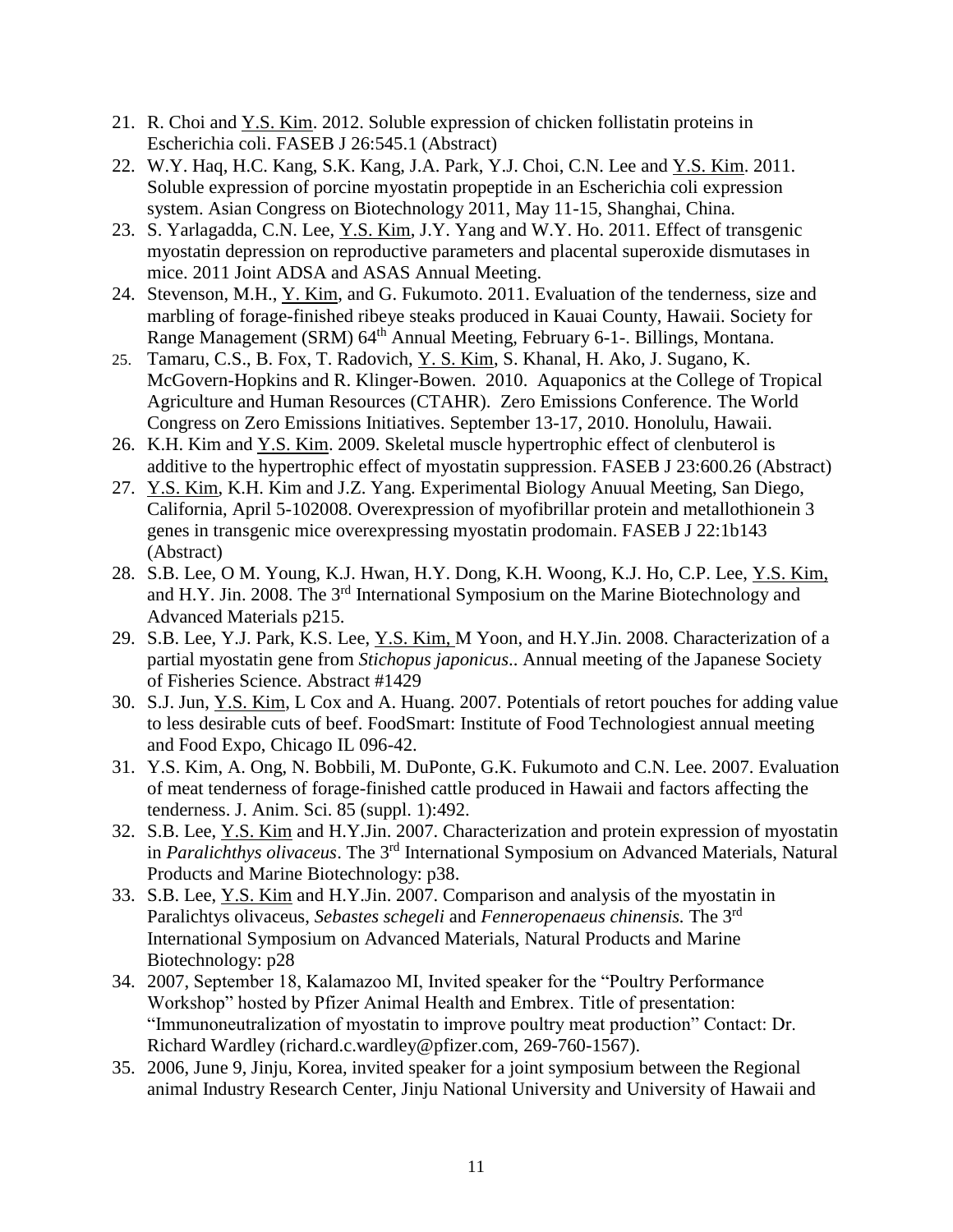Texas Tech University, Invited speaker Title of presentation: "Meat quality characteristics of grain- forage-finished beef" Contact: Dr. Dr. Chul Young Lee (cylee@jinju.ac.kr, 82-55- 751-3285)

- 36. S.B. Lee, Y.S. Kim and H.J. Jin. 2006. Characterization and expression pattern of myostatin in *Sebastes schlegeli*. 2nd International Conference on Marine Biotechnology: p79.
- 37. N.K. Bobbili, Y.K. Lee and Y.S. Kim. 2006. Production of a polyclonal antibody against unprocessed chicken myostatin and the effects of in-ovo administration of the antibody on post-hatch broiler growth and muscle mass. J. Anim. Sci. 84(suppl. 1):30
- 38. Y.S. Kim, Y.C. Huh and C.J. Kim. 2006. Maternal immunization against myostatin enhances post-hatch broiler growth and muscle mass. J. Anim. Sci. 84(suppl. 1):30
- 39. Y.S. Kim and H.J. Jin. 2005. Effects of in-ovo administration of monoclonal anti-myostatin antibody on post-hatch chicken growth and muscle mass. J. Anim. Sci. 83(suppl. 1):26.
- 40. R.K. Putlulu, C.N. Lee and Y.S. Kim. 2005. Differential expression of superoxide dismutase (SODs) in bovine corpus luteum during estrous cycle and pregnancy. J. Anim. Sci. 83(suppl. 1):119.
- 41. M. DuPonte, J. Dobbs, H.M. Zaleski and Y.S. Kim. 2005. Eating quality of forage-finished beef produced in Hawaii as compared to the imported mainland beef. J. Anim. Sci. 83(suppl. 1):159.
- 42. J. Yang, Y.S. Kim, R.J. Wall. 2004. Myostatin and its prodomain transgene expression. Plant and Animal Genome XII Conference, p293.
- 43. H.J. Jin, Y.S. Kim and M.A. Dunn. 2003. Refolding and purification of unprocessed porcine myostatin expressed in *E. coli*. J. Anim. Sci. 81 (suppl. 1):305.
- 44. Y.S. Kim, Y.K. Lee, and M.A. Dunn. 2002. Polyclonal antibodies recognize only the latent peptide of myostatin but not the active form of myostatin. J. Anim. Sci. 80 (suppl. 1):211.
- 45. Y.S. Kim, K.S. Baek, and M.A. Dunn. 2001. Solubilization and purification of a recombinant chicken myostatin expressed as inclusion bodies in *E. coli*. J. Anim. Sci. 79 (suppl. 1):431.
- **46.** K.S. Baek, Y.S. Kim and C.N. Lee. 2001. *Comparison of total protein, DNA and RNA contents in corpus luteum of various stages of the estrous cycle and pregnancy*. Korean Soc. of Animal Production Proceedings, Seoul, Korea.
- 47. K.S. Baek, C.N. Lee and Y.S. Kim. 2001. *The site of administration of PGF2a and the subsequent pregnancy rates*. Korean Soc. of Animal Production Proceedings, Seoul, Korea
- 48. Y.K. Lee, K.H. Kim, Y.S. Kim, S.S. Kim, and M.G. Kim. 2001. Meat quality characteristics of loin eye and tenderloin muscles of native Korean (Hanwoo) steers. Anim. Sci. 78 (suppl. 1):318
- 49. Y.S. Kim, K.S. Baek, M.A. Dunn, and D. Borthakur. 2000. PCR cloning and expression of chicken myostain cDNA in E. coli. J. Anim. Sci. 78 (suppl. 2):104
- 50. K.H. Kim, Y.S. Kim, Y.K. Lee and M.G. Baik. Meat quality characteristics of loin eye and tenderloin muscle of male Korean native cattle. 1998. J. Anim. Sci. 76 (suppl. 1):141
- 51. 1999, March 21-26, Invited workshop at the University of Guam on "Pig Carcass Evaluation" Contact: Dr. Manuel Dugies
- 52. Y.S. Kim, K.H. Kim and Y.J. Choi. 1998. Conjugation methods affect anti-somatostatin antibody production, but do not affect growth response during active immunization against somatostatin in rats. J. Anim. Sci. 76 (suppl. 1):126.
- 53. 1996, Invited speaker as an honorary scientist in the Rural Development Administration of the Republic of Korea, June 23 - 29. Presented series of lectures about 'pig meat quality'